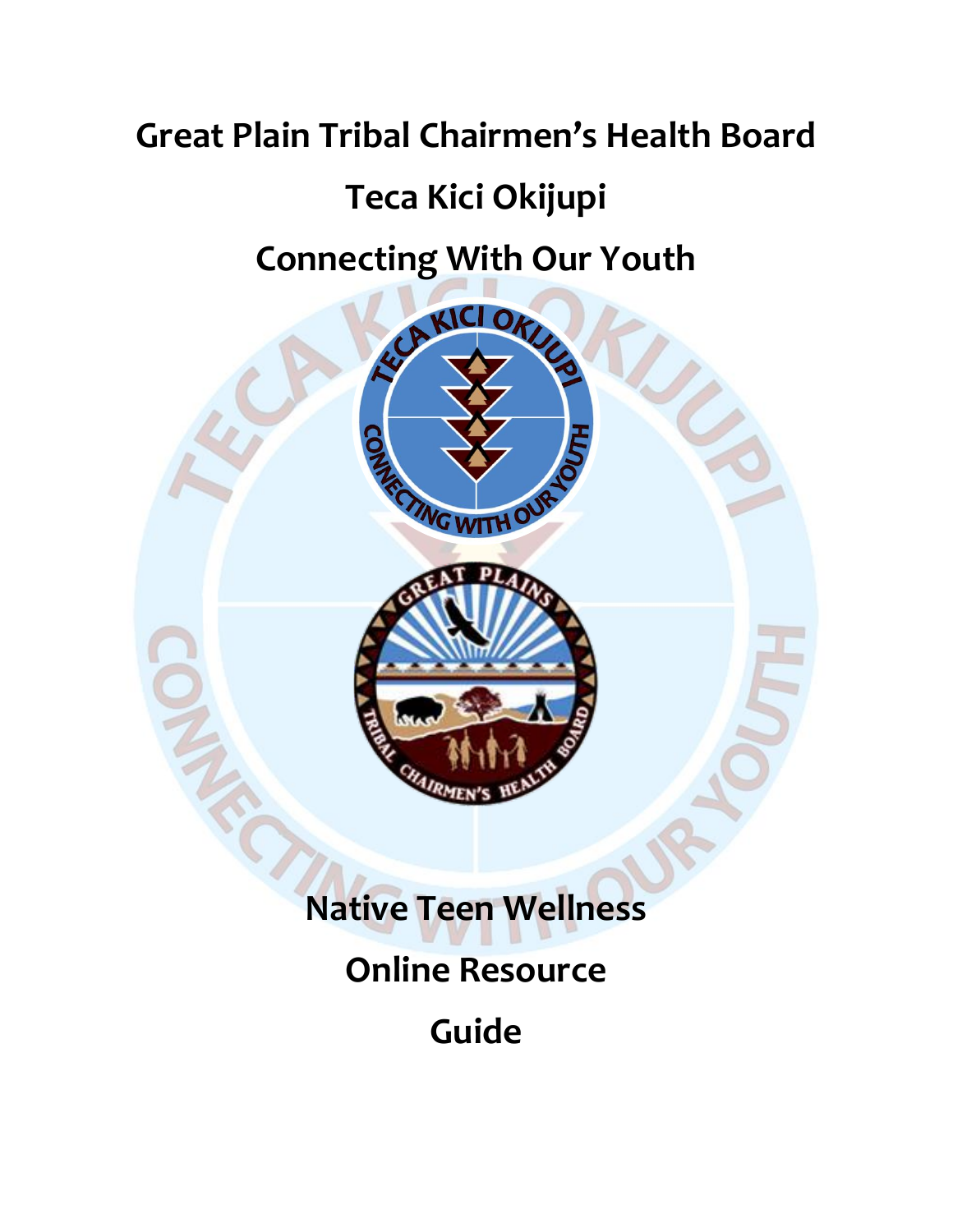#### **Contents**

| <b>AMIR</b> |  |
|-------------|--|
|             |  |
|             |  |
|             |  |
|             |  |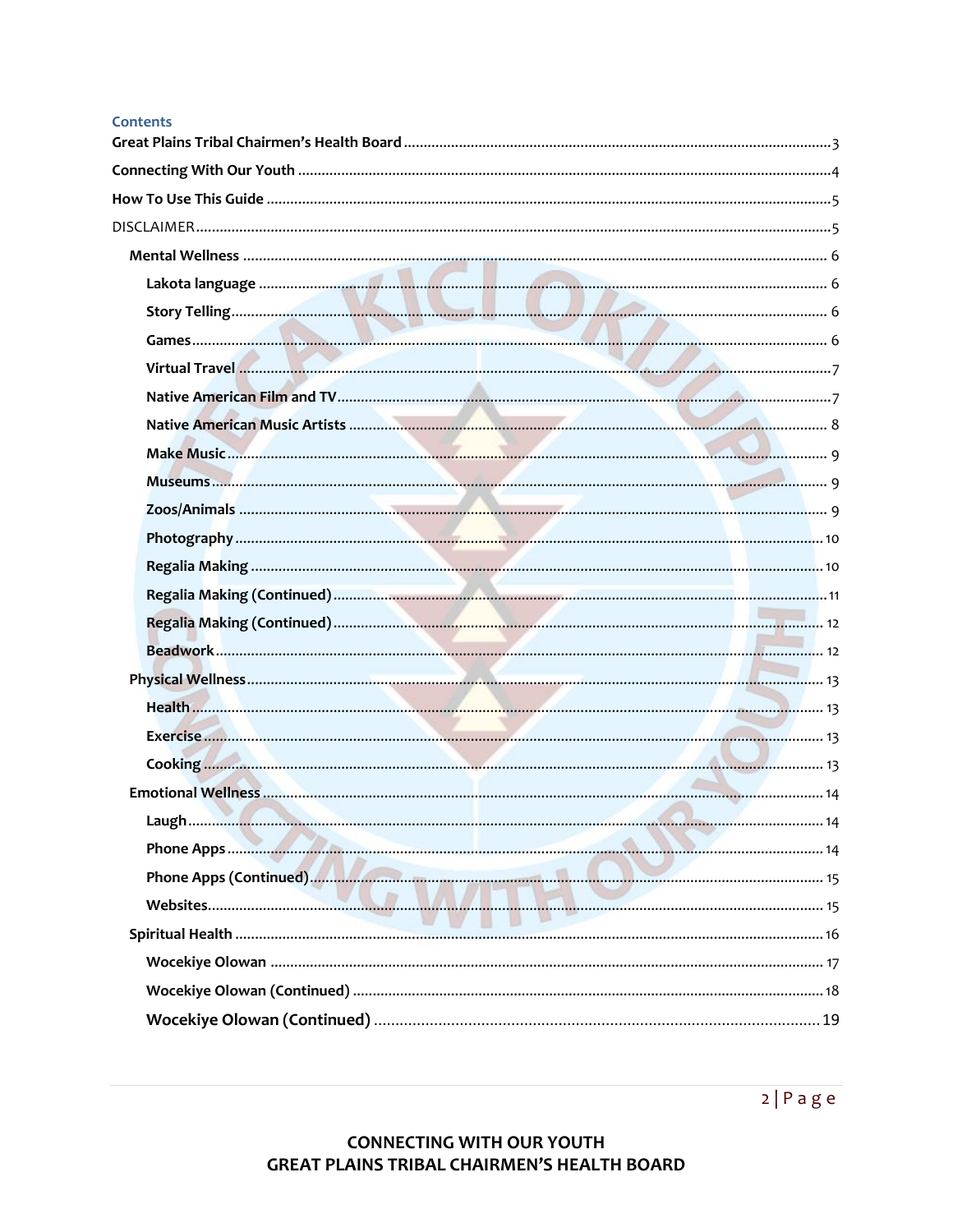# <span id="page-2-0"></span>**Great Plains Tribal Chairmen's Health Board**

Hecel Oyate Kin Nipi Kte

"So That The People May Live"

Established in 1986, the Great Plains Tribal Chairmen's Health Board (GPTCHB) is an organization representing the 18 tribal communities in the four-state region of South Dakota, North Dakota, Nebraska and Iowa.

Through public health practices and the formation of tribal partnerships, we work to improve the health of the American Indian peoples we serve by providing public health support and health care advocacy.

Serving as a liaison between the Great Plains Tribes and the various Health and Human Services divisions including the Great Plains Area Indian Health Service, GPTCHB works to reduce public health disparities and improve the health and wellness of the American Indian peoples who are members of the 18 Great Plains tribal nations and communities.

We achieve this by:

- Assisting with tribal participation in the consultation process with the Health and Human Services divisions including the Indian Health Service;
- Assisting the various Health and Human Services divisions with the distribution of health resources for tribal members;
- Advocating for tribal interests and needs at state, regional and national levels for health-related concerns and initiatives;
- Providing technical assistance to tribes in the development and improvement of tribal health programs;
- Representing GPTCHB and member tribes before the Congress of the United States at hearings and meetings regarding health issues for American Indian peoples; and
- Providing policy analysis and recommendations related to Indian Health Care concerns, to tribally appointed representatives designated to deliver advocacy and testimony to Congressional and Executive Branch leadership.

It is our vision that all tribal nations and communities in the Great Plains will reach optimum health and wellness through lasting partnerships with health organizations and embrace culturally significant values that are empowered by tribal sovereignty.

United under the GPTCHB umbrella, our tribal constituents are able to compete for population-based grants and resources that may not otherwise be available to them.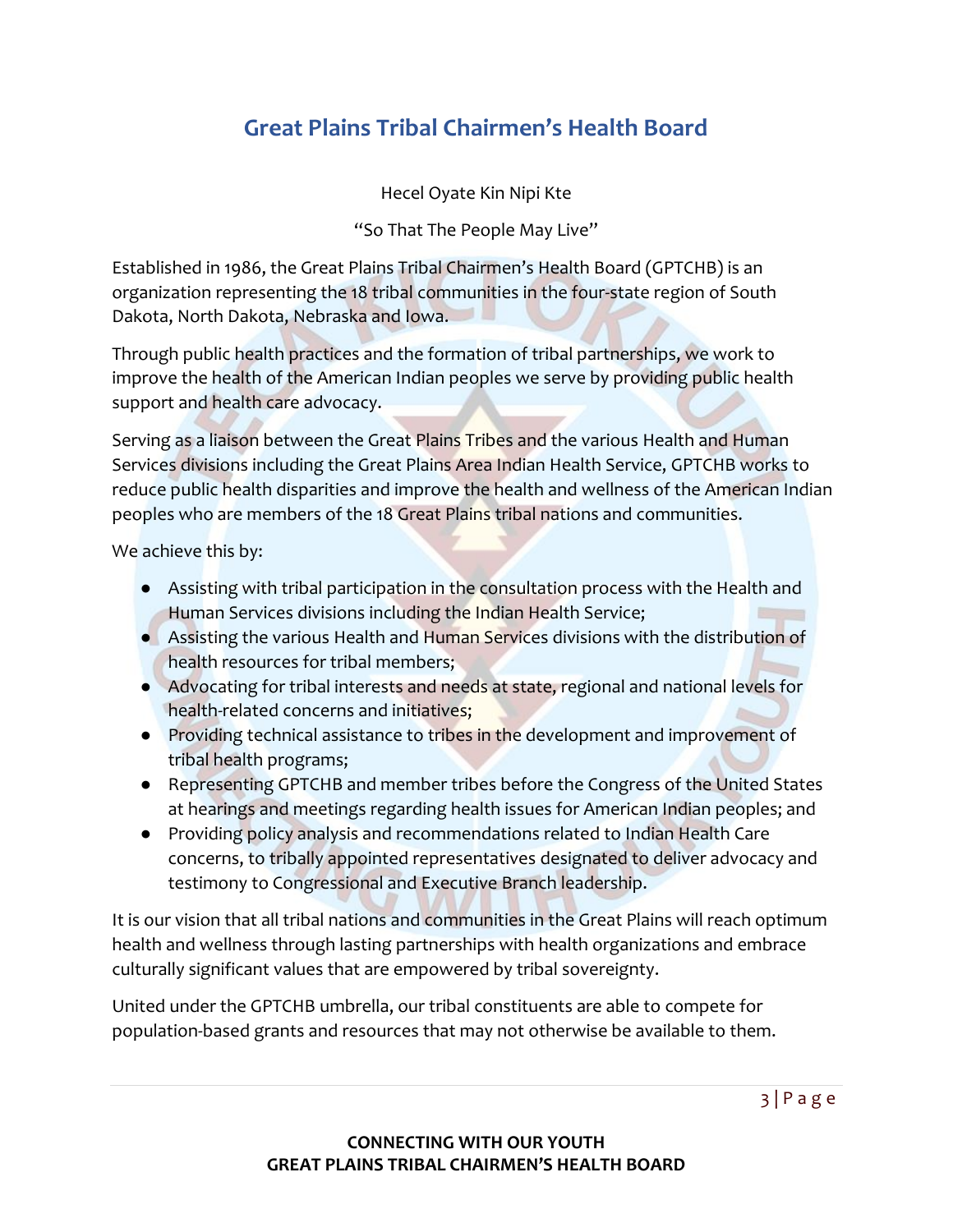# **Connecting With Our Youth**

# **Vision**

<span id="page-3-0"></span>To walk with American Indian youth in their journey in becoming sources of strength and spirit for their families, community and future.

# **Mission**

Our mission is to provide Native youth with tools to thrive spiritually, emotionally, mentally and physically through culturally relevant support and programming.

# **Contact Us**

Phone: 605-721-1922

Cell: 605-858-3804

Fax: 605-719-5137

2611 Elderberry Rd, Rapid City, SD 57703

*Funding for this project was made possible by award number1H79SM082122-01 from SAMHSA. The views expressed in written conference materials or publications and by speakers and moderators do not necessarily reflect the official policies of the Department of Health and Human Services; nor does mention of trade names, commercial practices, or organizations imply endorsement by the U.S. Government.*

TING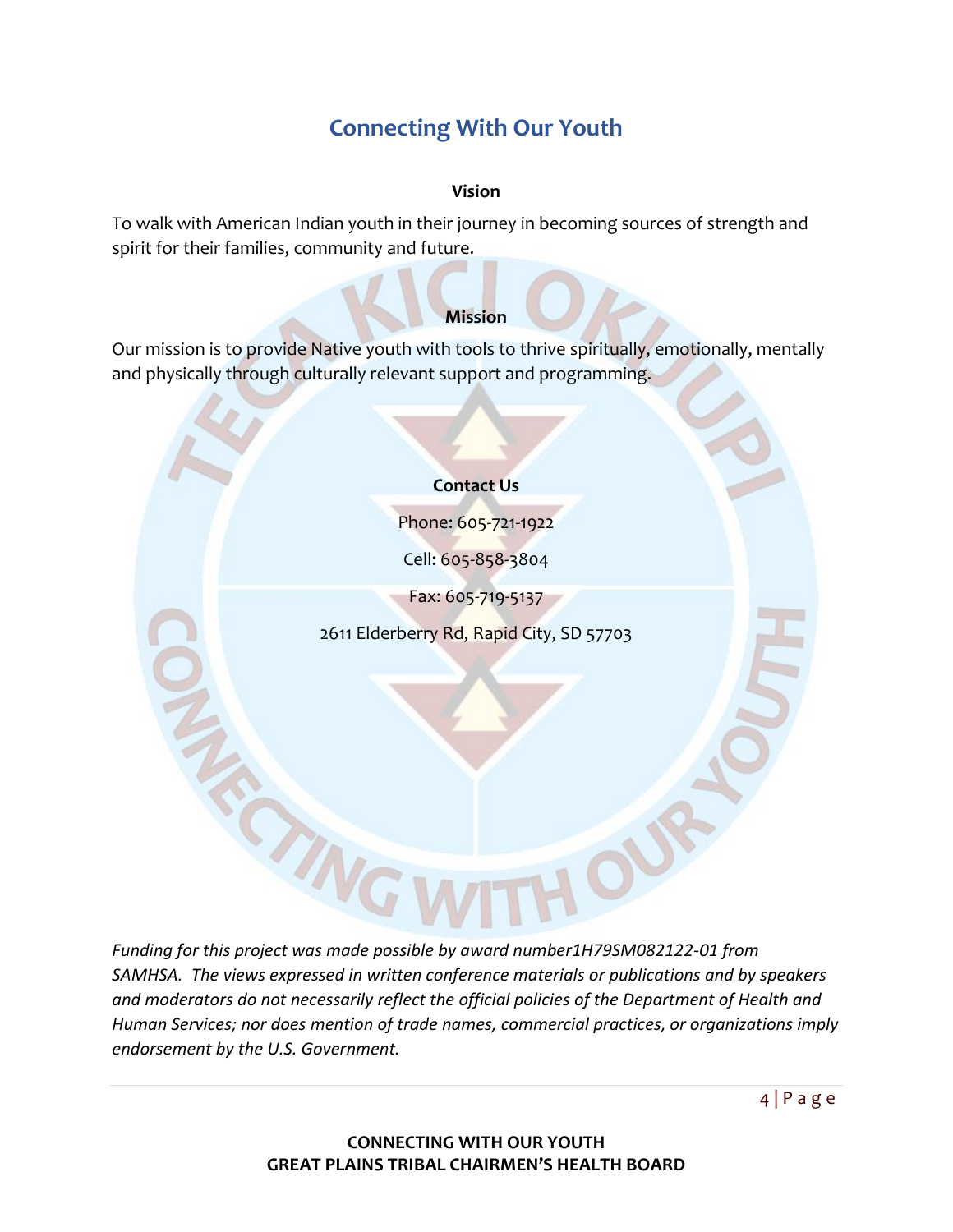# **How To Use This Guide**

<span id="page-4-0"></span>Dear Youth and Families,

This guide was created as guide for Native youth in the Rapid City area community and beyond to have a list of recommended online resources to be well at home while schools are closed. The links and recommended apps are teen specific and Native specific, including Lakota cultural resources. The types of resources are categorized into four areas of wellness: Mental, Physical, Emotional and Spiritual.

Some of the resources have a direct link to access the content by simply clicking the web address following the resource title and/or description. Other resources such as apps, need to be found in an app store that is available on smart phones, tablets, and even PCs.

The resources here are not extensive, but should be inspirations and starting points to explore more related resources and other forms of self-care.

Your Relatives,

Connecting With Our Youth Great Plains Tribal Chairmen's Health Board

# **DISCLAIMER**

<span id="page-4-1"></span>Great Plains Tribal Chairmen's Health Board Connecting With Our Youth Program does not endorse or share views expressed in any of the content shared in this guide. GPTCHB does not claim responsibility for any actions taken by any of the content included in the resource guide. We have taken the best care to make sure the resources linked in this guide are teen friendly.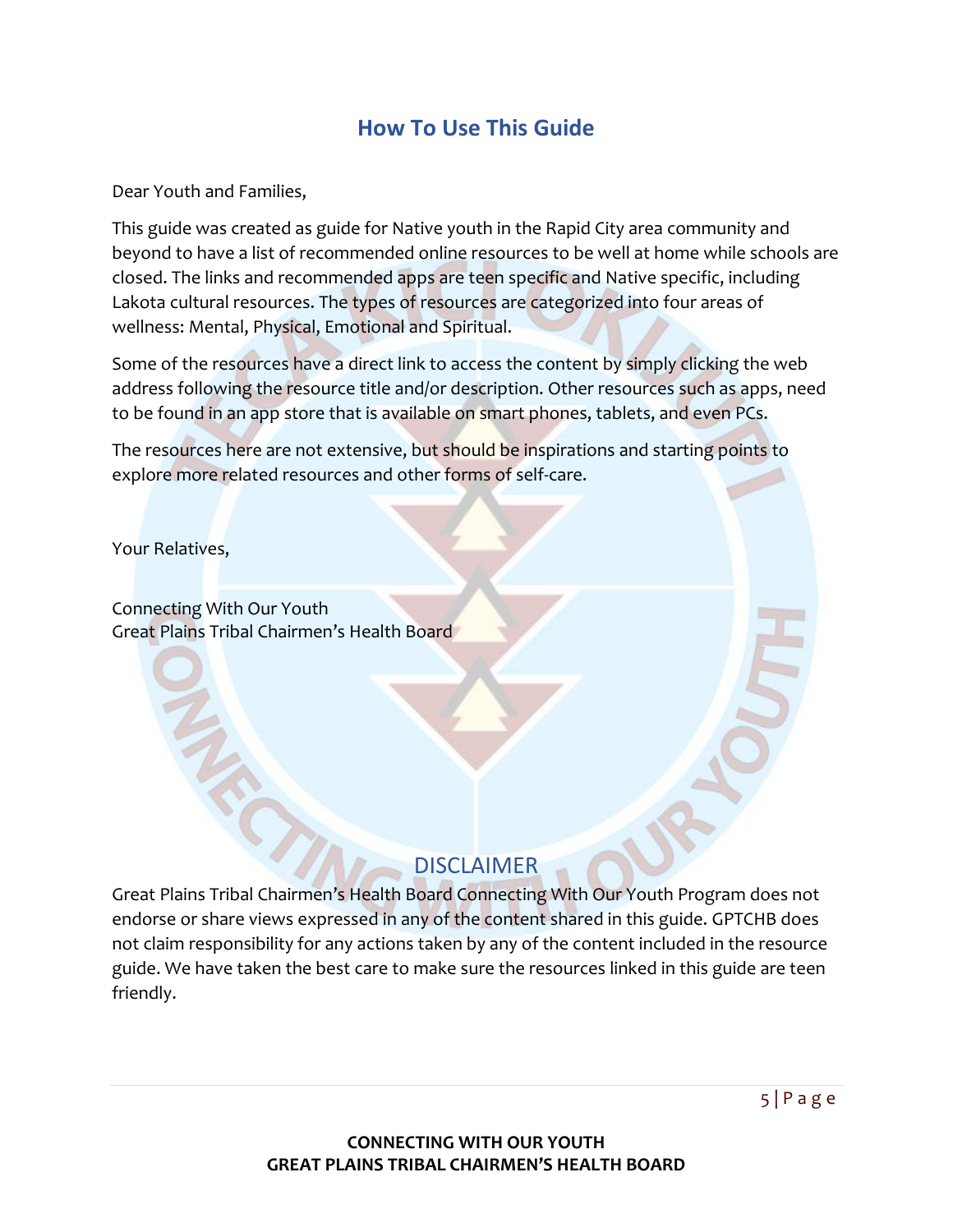# **Mental Wellness**

# **Lakota language**

<span id="page-5-1"></span><span id="page-5-0"></span>Rising Voices / Hótȟaŋiŋpi - Revitalizing the Lakota Language <https://youtu.be/Wr-jackHWCw>

Iktómi Wičhítegleğa Sinté Wan Ún (Iktomi's Raccoon Hat) <https://youtu.be/oz8-RXxOwwA>

Lakȟótiya Wóglaka Po!

<https://youtu.be/BybZlp2EDoc>

Wayáwa Tȟaŋkíŋkiŋyaŋ

[https://www.youtube.com/channel/UCufbDDhSbyAO9UtIoaJv\\_ug/videos](https://www.youtube.com/channel/UCufbDDhSbyAO9UtIoaJv_ug/videos)

# **Story Telling**

<span id="page-5-2"></span>The Star Boy and the Seven Sisters by Lakota Elder Duane Hollow Horn Bear <https://www.youtube.com/watch?v=uBOervlM4ag>

# **Games**

<span id="page-5-3"></span>Words With Friends 2

<https://www.zynga.com/games/words-with-friends-2/>

Cardz Mania

https://www.cardzmania.com/game

Yahtzee Party

<https://www.pogo.com/games/yahtzeeparty#game>

Monopoly

<https://www.pogo.com/games/monopolyclassic>

 $6 | P \text{ a g e}$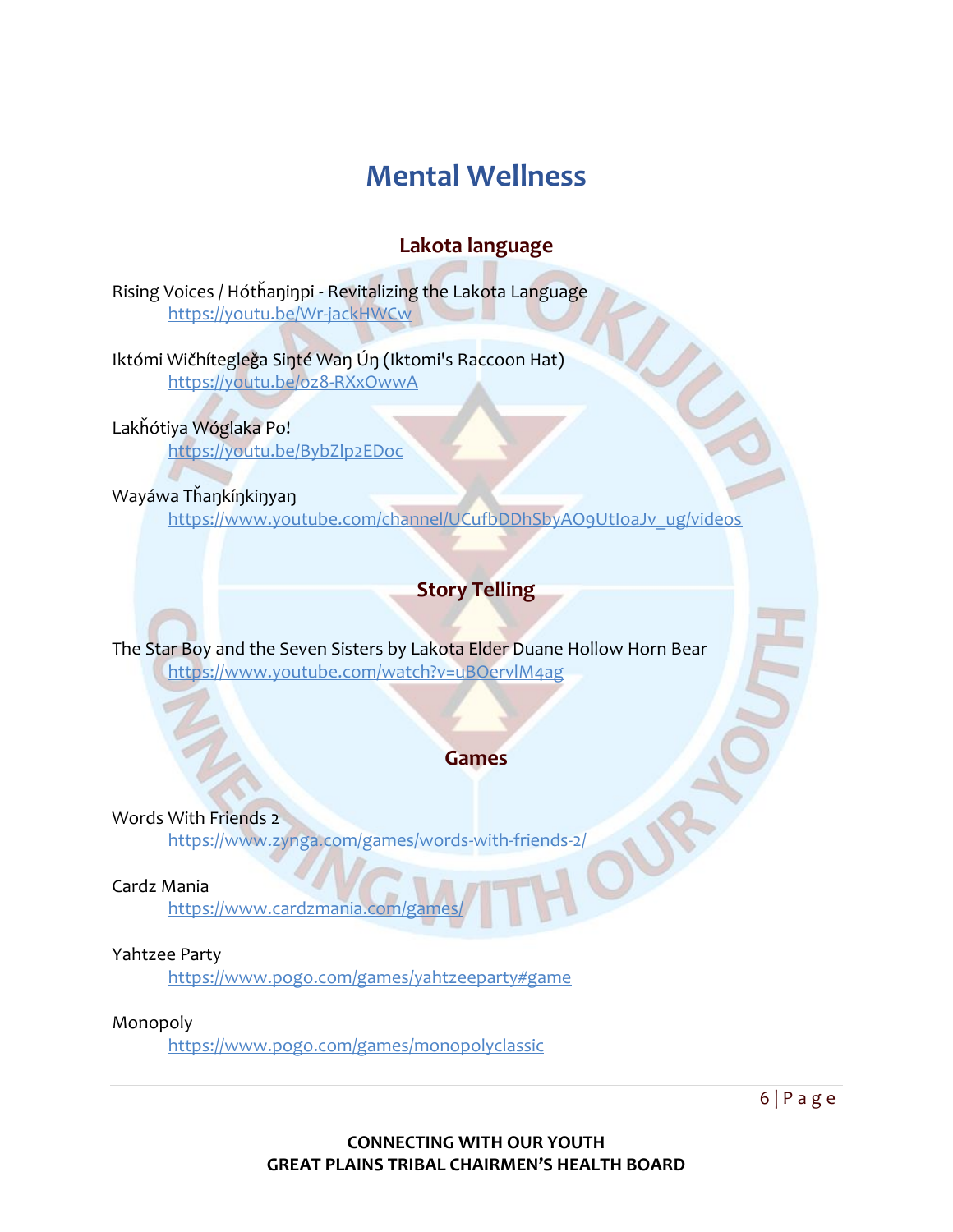# **Virtual Travel**

<span id="page-6-0"></span>Google Earth

Travel the world or visit space!

[https://earth.google.com/web/@0,0,0a,22251752.77375655d,35y,0h,0t,0r/data=CgQS](https://earth.google.com/web/@0,0,0a,22251752.77375655d,35y,0h,0t,0r/data=CgQSAggB) [AggB](https://earth.google.com/web/@0,0,0a,22251752.77375655d,35y,0h,0t,0r/data=CgQSAggB)

# Explore

View Live cams everywhere! Watch puppies, ocean waves or even elephants in Africa! There are also recorded videos, and other media available.

<https://explore.org/livecams>

# **Native American Film and TV**

<span id="page-6-1"></span>FNX – First Nations Experience:

FNX is The first and only nationally broadcast television network in the U.S. exclusively devoted to Native American and World Indigenous content. <https://fnx.org/>

Dream Keeper Part 1:<https://youtu.be/JVR3wqRWrGw>

Dream Keeper Part 2:<https://youtu.be/VQVvyfXLrPI>

Lakota Woman:<https://youtu.be/lrRsWAHOKU4>

Trudell Documentary:<https://youtu.be/dlcmTeCcbME>

**ING W** 

Skins:<https://youtu.be/zMt-hvbXzQA>

HOU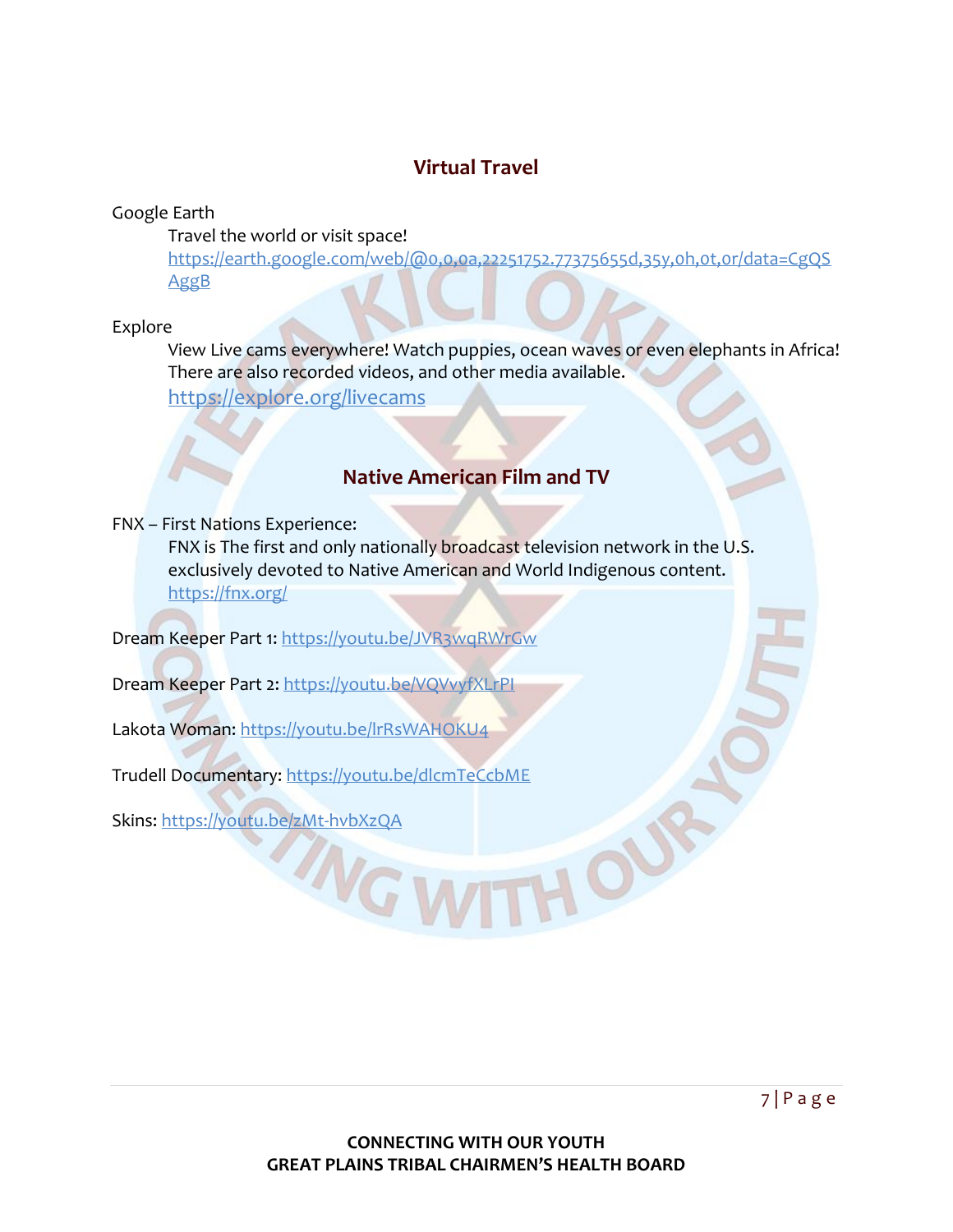# **Native American Music Artists**

#### <span id="page-7-0"></span>Terrance Jade - Rap

Rap in Lakota Language:<https://youtu.be/-f2UNNPzZp4> [https://www.youtube.com/channel/UC07Sk9\\_dxlz3XOD5gzXTK5g](https://www.youtube.com/channel/UC07Sk9_dxlz3XOD5gzXTK5g)

# Tee Iron Cloud

<https://youtu.be/zIr83Zr7P7U> <https://youtu.be/I6PMnHi8qy8>

# Sons of Sans Arc - rock

<https://www.youtube.com/channel/UCJMAjwIVZf8zA8K1nI2JO6A>

# The Wake Singers - rock

<https://soundcloud.com/thewakesingers>

# A Tribe All Called Red – Dance/Electro Pow Wow

<https://www.youtube.com/user/aTribeCalledRed/playlists>

# Frank Waln – hip-hop/rap

<https://www.youtube.com/user/NakeNulaWaun4/videos>

# Supaman – hip-hop

<https://www.youtube.com/user/greasyface/videos>

# Inez Jasper - pop

<https://www.youtube.com/channel/UCUfhy52EgMs3gOtGoyDBTLg>

# Sihasin - punk

<https://www.youtube.com/channel/UC6snQXTXmHCWtoZbYQWyEpQ>

# Tanya Tagaq -throat singing avant-garde

<https://www.youtube.com/channel/UCglLfFknLBXLyRhccEzFNcw>

# Miracle Dolls - punk

<https://www.youtube.com/user/TheMiracleDolls/videos>

# Raye Zaragoza - Indie

<https://www.youtube.com/user/musicraye/featured>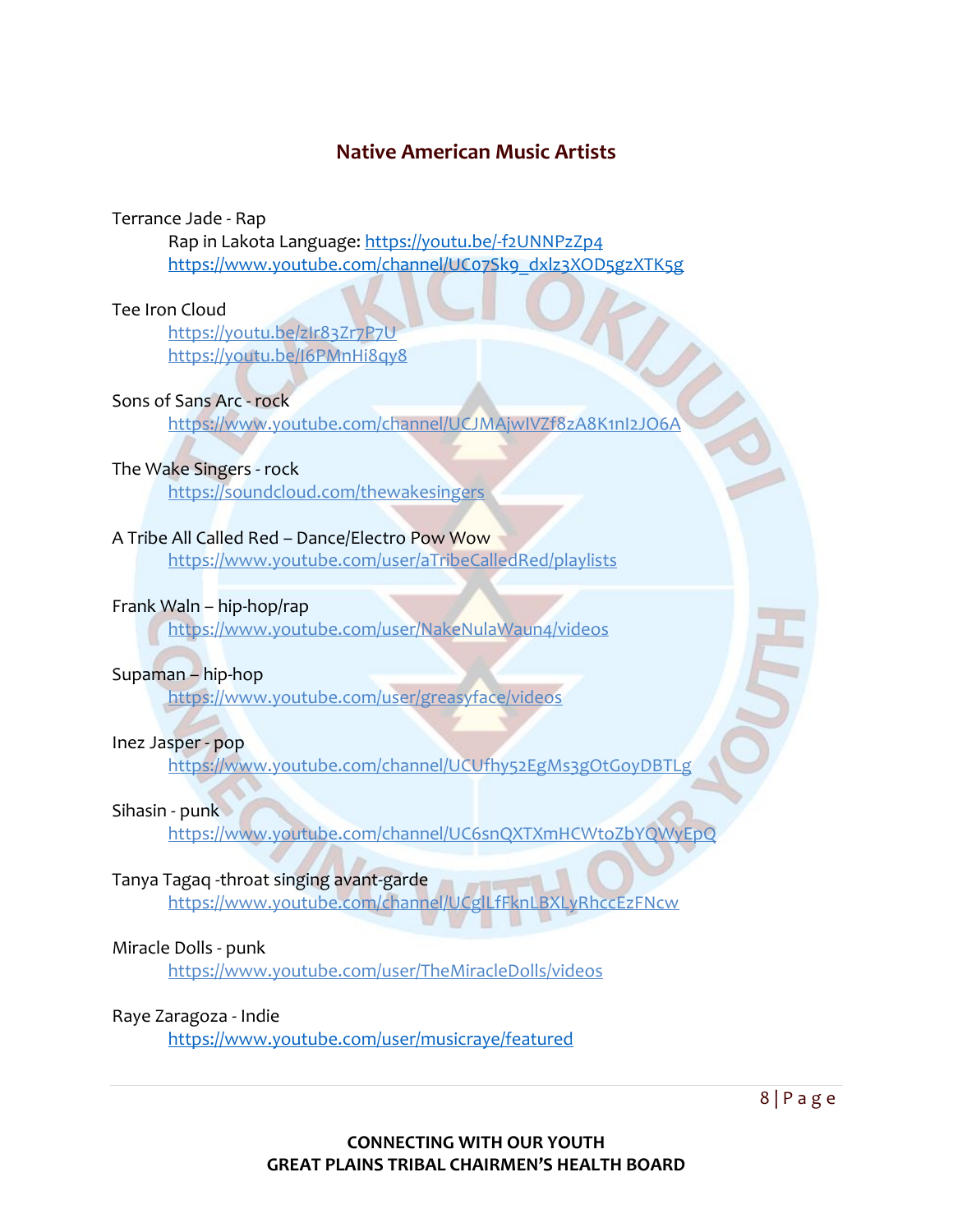# **Make Music**

#### <span id="page-8-0"></span>Grammy Museum

Free music production classes <https://grammymuseum.org/museum-at-home>

# Chrome Music Lab

Experiment and learn music. Make your own songs. <https://musiclab.chromeexperiments.com/Experiments>

## Drum Pad Machine Beat Maker & Music Maker Find in App Stores.

#### **Soundation**

100% free account. Create music using professional tools like virtual instruments, synthesizers and samples.

<https://soundation.com/>

#### Audio Tool

Free advance music production tools <https://www.audiotool.com/>

# **Museums**

#### <span id="page-8-1"></span>Google Arts and Culture

# Virtual Museum Tours Across the World

[http://www.museivaticani.va/content/museivaticani/en/collezioni/musei/tour-virtuali](http://www.museivaticani.va/content/museivaticani/en/collezioni/musei/tour-virtuali-elenco.1.html)[elenco.1.html](http://www.museivaticani.va/content/museivaticani/en/collezioni/musei/tour-virtuali-elenco.1.html)

# **Zoos/Animals**

#### <span id="page-8-2"></span>Wolf Conservation Center

<https://nywolf.org/meet-our-wolves/webcams/>

#### San Diego Zoo

<https://animals.sandiegozoo.org/live-cams>

#### National Aquarium

<https://www.aqua.org/Experience/live>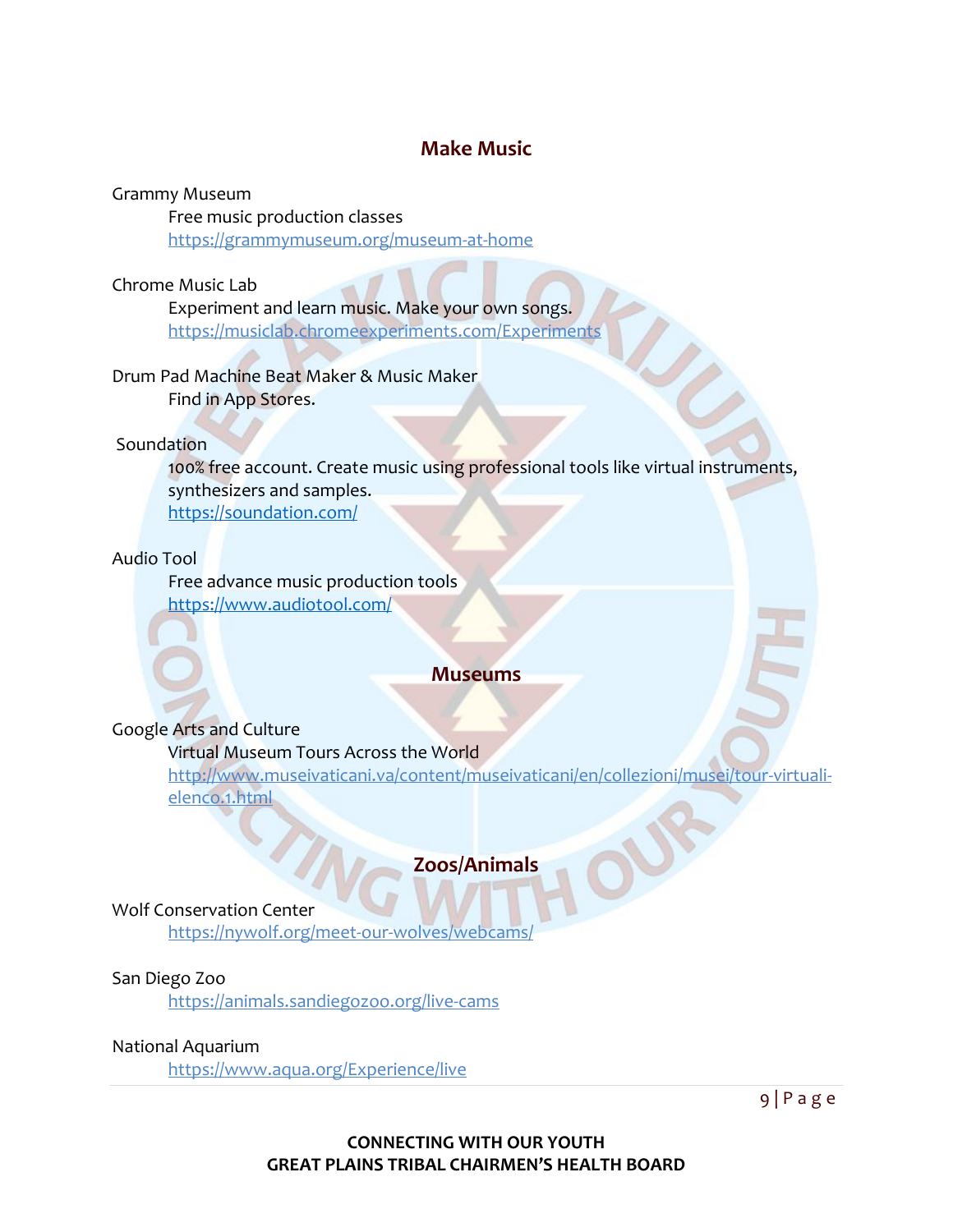# **Photography**

## <span id="page-9-0"></span>365 Project

Start a photo journal and improve your photo taking skills. <https://365project.org/>

# **Regalia Making**

# <span id="page-9-1"></span>Learn Basic sewing skills by sewing a bag

<https://youtu.be/wJW2REebuD8>

# Applique Designing

[https://www.youtube.com/watch?v=4Lbr702W-](https://www.youtube.com/watch?v=4Lbr702W-Aw&list=PLj4IsLVyAL8XUSStbXYQV4Z1aDtU7RNE3&index=2&t=1333s)[Aw&list=PLj4IsLVyAL8XUSStbXYQV4Z1aDtU7RNE3&index=2&t=1333s](https://www.youtube.com/watch?v=4Lbr702W-Aw&list=PLj4IsLVyAL8XUSStbXYQV4Z1aDtU7RNE3&index=2&t=1333s)

# Putting applique designs to material

[https://www.youtube.com/watch?v=kzjvxZmuLq4&list=PLj4IsLVyAL8XUSStbXYQV4Z1](https://www.youtube.com/watch?v=kzjvxZmuLq4&list=PLj4IsLVyAL8XUSStbXYQV4Z1aDtU7RNE3&index=2) [aDtU7RNE3&index=2](https://www.youtube.com/watch?v=kzjvxZmuLq4&list=PLj4IsLVyAL8XUSStbXYQV4Z1aDtU7RNE3&index=2)

# Sewing Applique

[https://www.youtube.com/watch?v=hpKpP1AG4wk&list=PLj4IsLVyAL8XUSStbXYQV4](https://www.youtube.com/watch?v=hpKpP1AG4wk&list=PLj4IsLVyAL8XUSStbXYQV4Z1aDtU7RNE3&index=3) [Z1aDtU7RNE3&index=3](https://www.youtube.com/watch?v=hpKpP1AG4wk&list=PLj4IsLVyAL8XUSStbXYQV4Z1aDtU7RNE3&index=3)

HOUR

# Leggings

Part1: [https://youtu.be/tX\\_ZLc5Rhjo](https://youtu.be/tX_ZLc5Rhjo) Part 2 (beading): [https://youtu.be/tX\\_ZLc5Rhjo](https://youtu.be/tX_ZLc5Rhjo)

# Baby Moccasins

<https://youtu.be/b3uXDDUQCDU>

# Concho Belt

<https://youtu.be/7yJDjKHOeJU>

# Bustle Back board

<https://youtu.be/we1y7-UU6AE>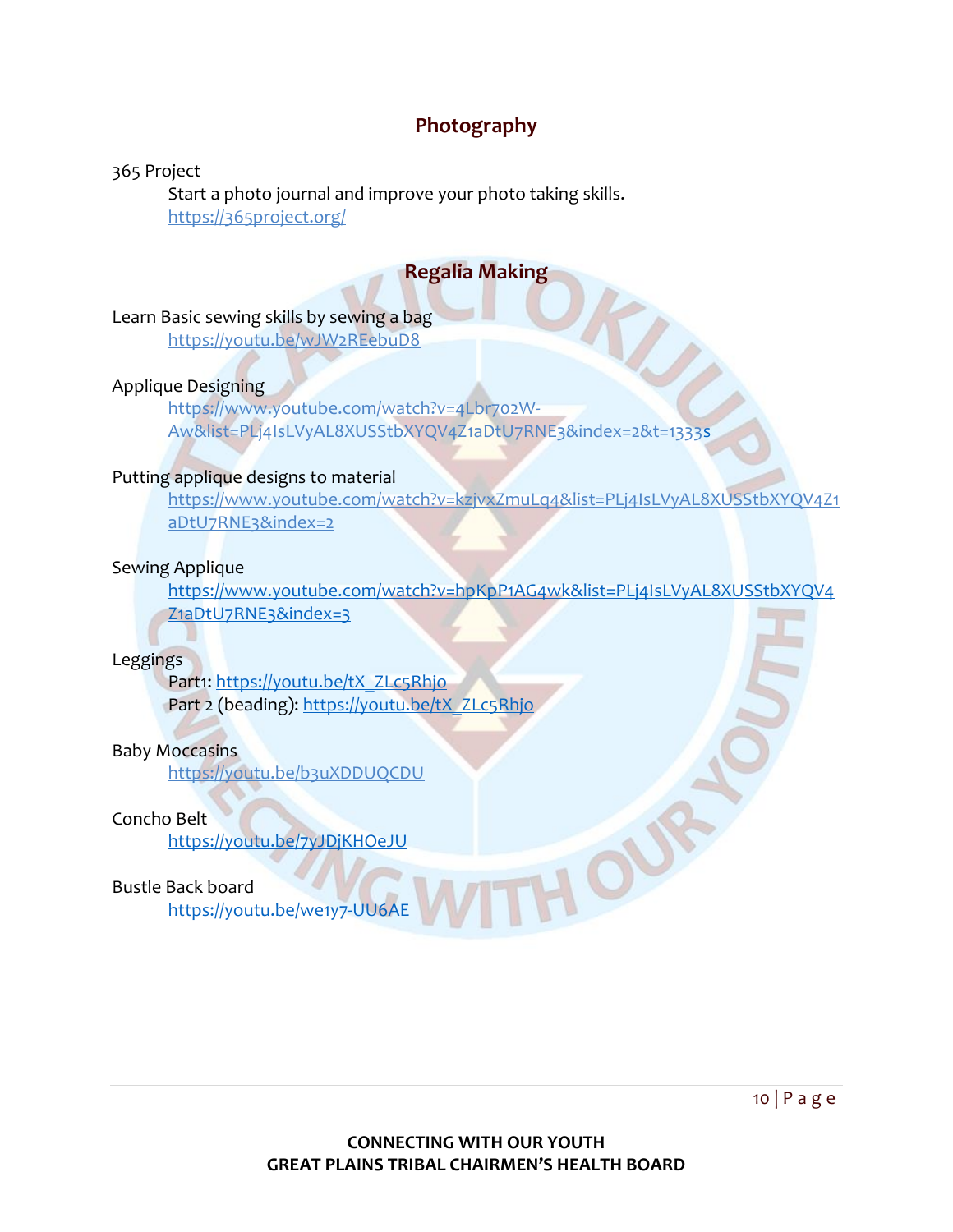# **Regalia Making (Continued)**

#### <span id="page-10-0"></span>Jingle Dress

How to Make a Ribbon Jingle Dress

Part 1:<https://www.youtube.com/watch?v=7wV0FDzL1lo&t=1224s> Part 2:<https://www.youtube.com/watch?v=Y1f3H-3CVtQ> Part 3: https://www.youtube.com/watch?v=rrXbA7QHb

How to Make a Jingle Dress

Part 1 : https://www.youtube.com/watch?v=vzIToTRol\_w&t=31s Part 2: [https://www.youtube.com/watch?v=IDYRSam\\_57Q](https://www.youtube.com/watch?v=IDYRSam_57Q)

How to Make a 2 Piece Jingle Dress

<https://www.youtube.com/watch?v=6exDoYrs3mI>

Fancy Shawl

## How To Make A Fancy Dance Shawl

[https://classroom.synonym.com/how-to-make-a-fancy-dance-shawl-](https://classroom.synonym.com/how-to-make-a-fancy-dance-shawl-12084086.html)[12084086.html](https://classroom.synonym.com/how-to-make-a-fancy-dance-shawl-12084086.html)

# Women's Traditional

# Trade Cloth T-Dress – Featuring Tara Houska from Rapid City

Part 1:<https://youtu.be/DK64MV-KYtI> Part 2:<https://youtu.be/j5dHPmU6m6Y>

Men's Traditional

**Bustle** 

<https://youtu.be/pM9IrcvoP8s>

Roach Spinners

https://youtu.be/Jg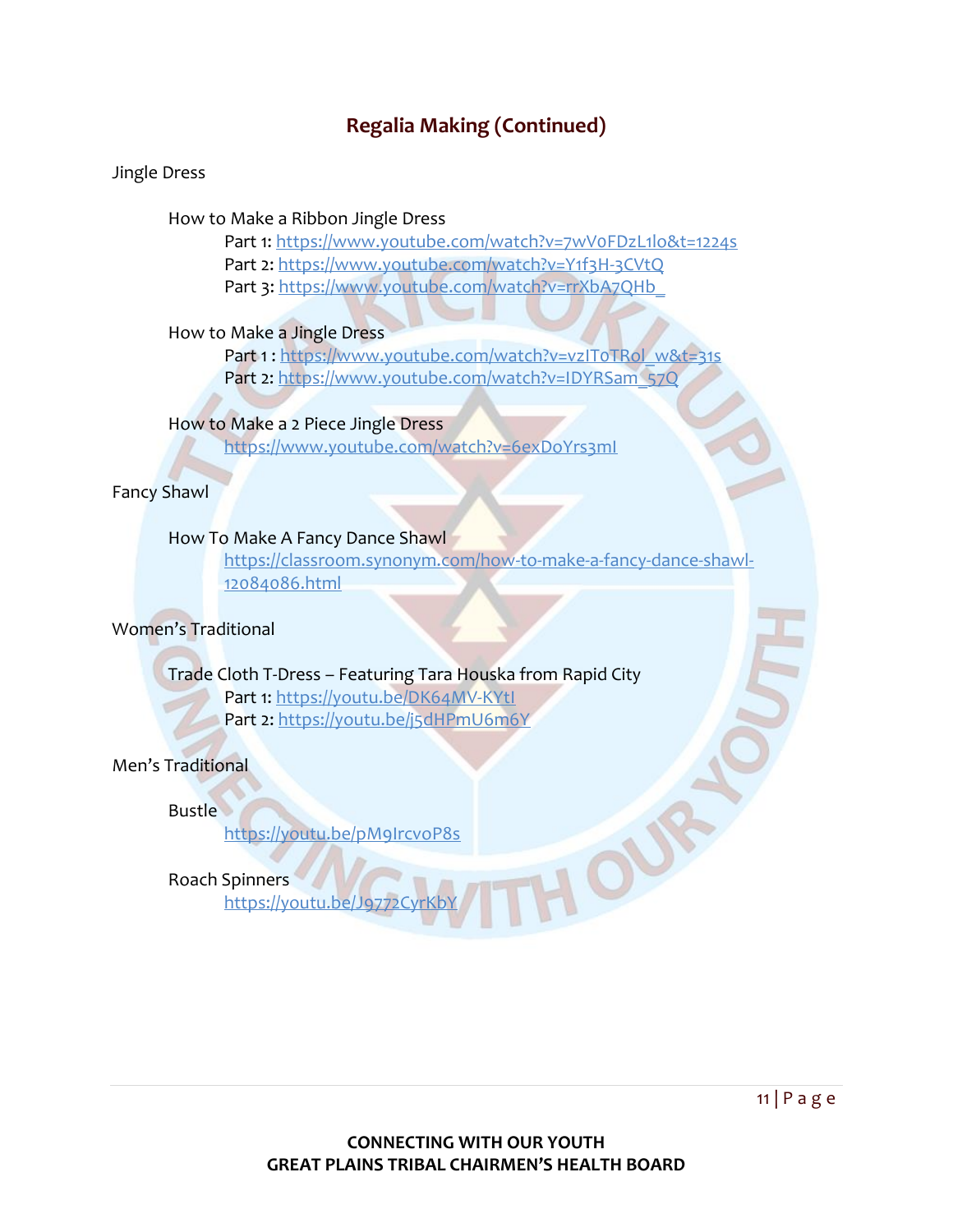# **Regalia Making (Continued)**

#### <span id="page-11-0"></span>Men's Fancy

Fancy War Bustle making tutorial

[https://www.youtube.com/watch?v=rsDNt\\_4BVJE](https://www.youtube.com/watch?v=rsDNt_4BVJE)

Boys Fancy Dance Apron

Part 1:<https://youtu.be/kamBg4wY8Lg> Part 2:<https://youtu.be/yexFniO36wY>

# Whip Sticks

<https://youtu.be/MGAnEG89GDw>

# Ribbon Skirts

# Simple Ribbon Skirt Tutorial: Start to Finish

<https://www.youtube.com/watch?v=R-f-52ksSJM>

# **Beadwork**

TING S

## <span id="page-11-1"></span>Beadwork Basics

<https://prairieedge.com/tribe-scribe/beading-how-to-beadwork-basics/>

# Different Types of Beads, Different Styles of Beadwork

[https://prairieedge.com/tribe-scribe/beading-how-to-types-of-beads-different-styles](https://prairieedge.com/tribe-scribe/beading-how-to-types-of-beads-different-styles-of-beadwork/)[of-beadwork/](https://prairieedge.com/tribe-scribe/beading-how-to-types-of-beads-different-styles-of-beadwork/)

#### Know the Beads

[https://prairieedge.com/tribe-scribe/lakota-beadwork-artist-kevin-fast-horse-know](https://prairieedge.com/tribe-scribe/lakota-beadwork-artist-kevin-fast-horse-know-beads/)[beads/](https://prairieedge.com/tribe-scribe/lakota-beadwork-artist-kevin-fast-horse-know-beads/)

#### How to Lazy Stitch

<https://prairieedge.com/tribe-scribe/beading-how-to-lazy-stitch/>

# Beading for Beginners. 2 Needle Flat Stitch

<https://www.youtube.com/watch?v=oQz-p2yzs74>

# Beading a Phone Case

[https://www.youtube.com/watch?v=OFFq3NPv\\_eQ](https://www.youtube.com/watch?v=OFFq3NPv_eQ)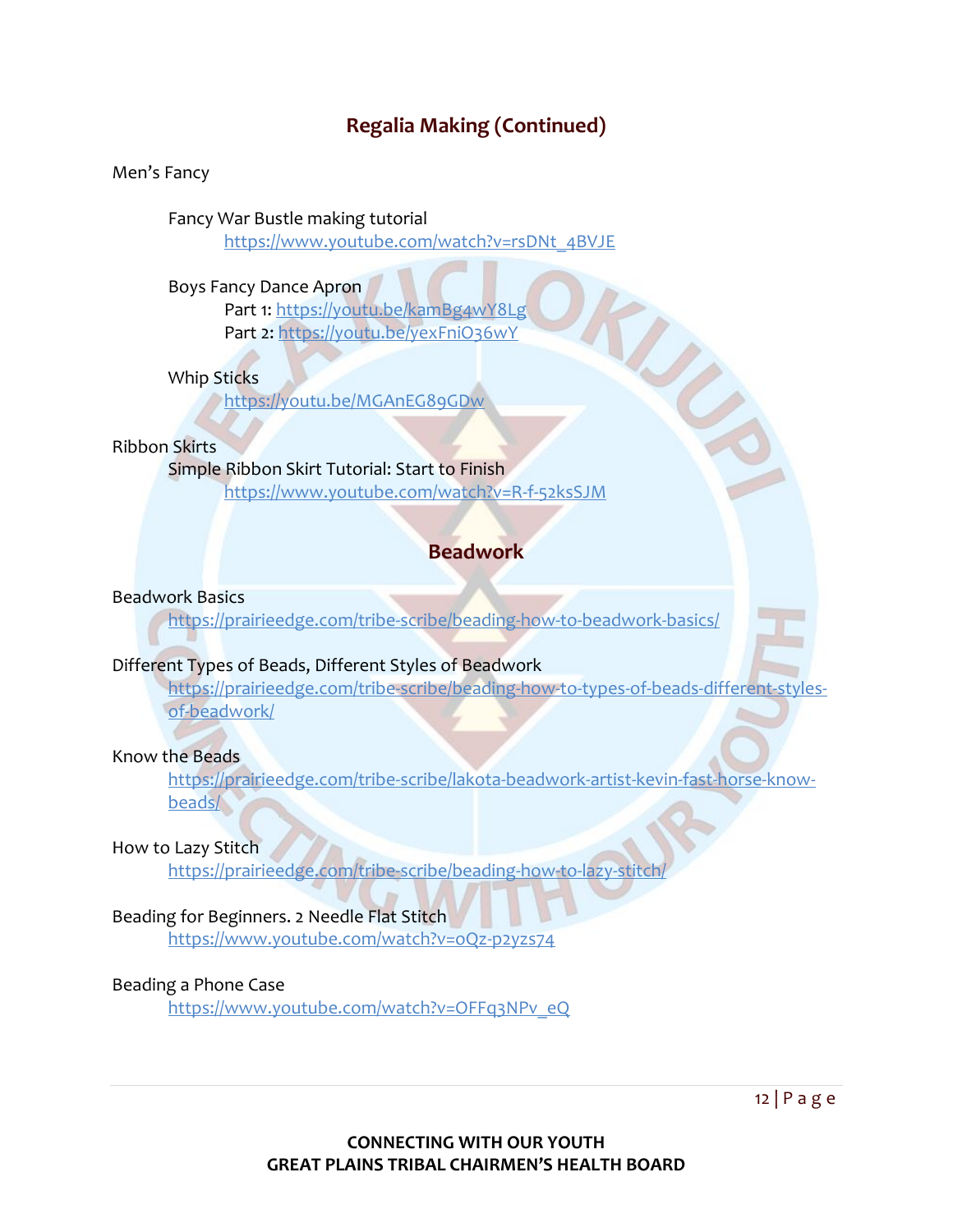# **Physical Wellness**

# **Health**

#### <span id="page-12-1"></span><span id="page-12-0"></span>We R Native

For Native Youth, by Native Youth. Comprehensive and fun Native Youth Health Resources made be fellow Native youth.

<https://www.wernative.org/>

#### Native Youth Sexual Health Network

The Native Youth Sexual Health Network (NYSHN) is an organization by and for Indigenous youth that works across issues of sexual and reproductive health, rights and justice throughout the United States and Canada.

<http://nativeyouthsexualhealth.com/>

## Young Women's Health

<https://youngwomenshealth.org/>

## Young Men's Health

[https://youngmenshealthsite.org](https://youngmenshealthsite.org/)

#### Substance Use

National Institute on Drug Abuse For Teens Games that explore what happens to the brain and body when drugs are used. <https://teens.drugabuse.gov/teens/games>

# **Exercise**

#### <span id="page-12-2"></span>Pow Wow SWEAT

These are workout videos where you also learn pow wow dance moves. Pow Wow Sweat Exercise Videos Playlist:

<https://www.youtube.com/playlist?list=PL6bNa81aVS4S3dl7Iii2QSK0BShDRUS8P>

# **Cooking**

#### <span id="page-12-3"></span>Lakota Traditional Foods Recipes

<https://delishably.com/world-cuisine/lakota-traditional-foods>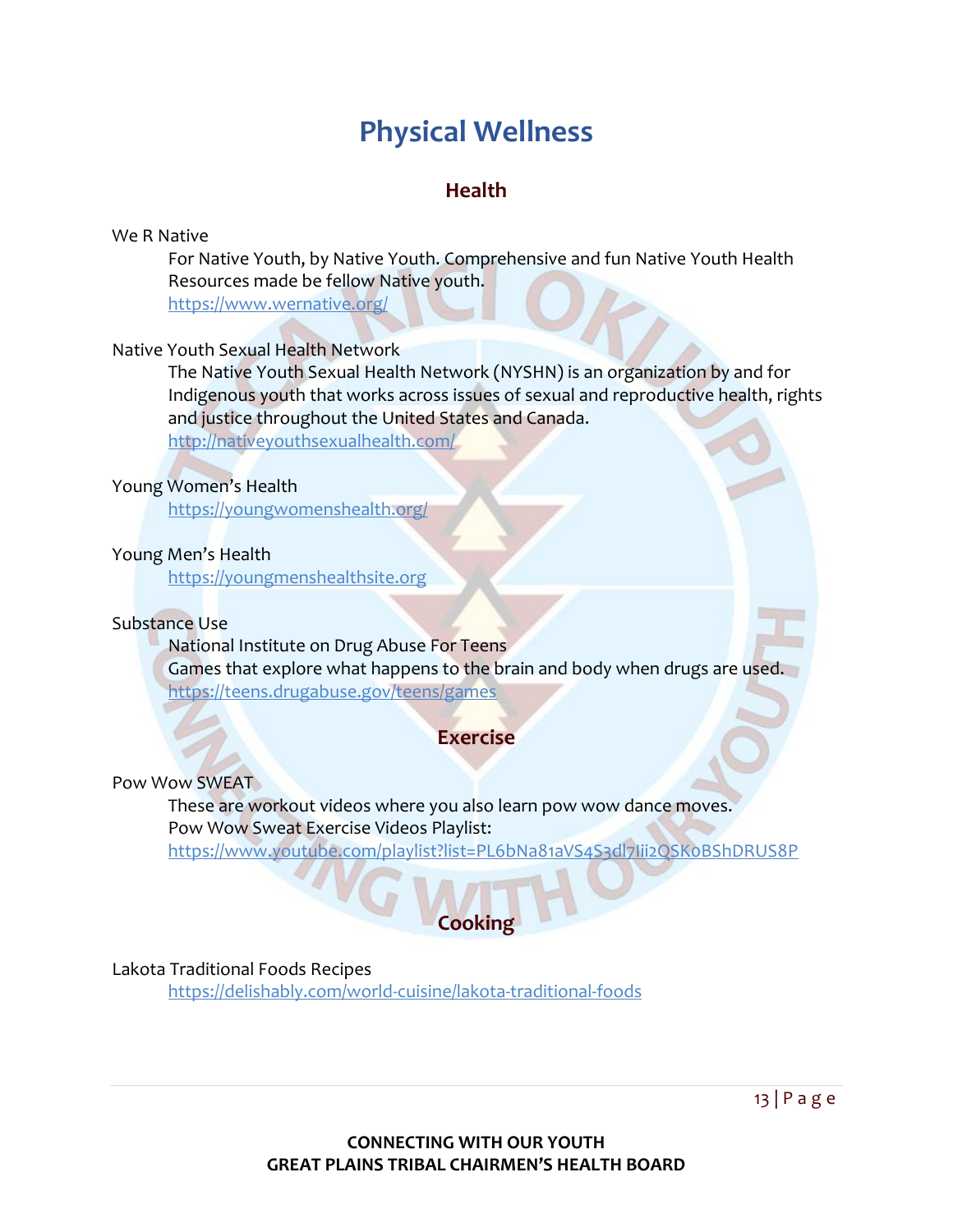# **Emotional Wellness**

# **Laugh**

<span id="page-13-1"></span><span id="page-13-0"></span>1491s Native Humor videos

[https://www.youtube.com/playlist?list=PLuOi6O6K1tGiW9\\_CrCEa22WNBelfpMzyb](https://www.youtube.com/playlist?list=PLuOi6O6K1tGiW9_CrCEa22WNBelfpMzyb)

# The Native Boys

<https://www.youtube.com/channel/UCfXr6Zl6ILRGk8pY03Xbv4g/videos>

# Tanya Jo Hall

<span id="page-13-2"></span><https://www.youtube.com/user/toniajohall/videos>

# **Phone Apps**

Search for these in your smart phone's app store.

# Sanvello

Sanvello is a digital care app that offers mood tracking, self-assessment test, coping tools, and a peer support network. The service is offering free premium access for as long as COVID-19 remains a national emergency.

# Calm

A meditation and relaxation aid. Listen to calming sounds, participate in guided meditations and breathe.

# Youper

Emotional Health assistant power by AI.

# PTSD Coach

This app is targeted to help individuals suffering from PTSD, as well as those simply interested in learning more about this disorder.

# My3

With MY3, you define your network and your plan to stay safe. With MY3 you can be prepared to help yourself and reach out to others when you are having thoughts of suicide.

# SAM: Self Help Anxiety Management

This app helps people manage their anxiety with 25 self-help options to utilize.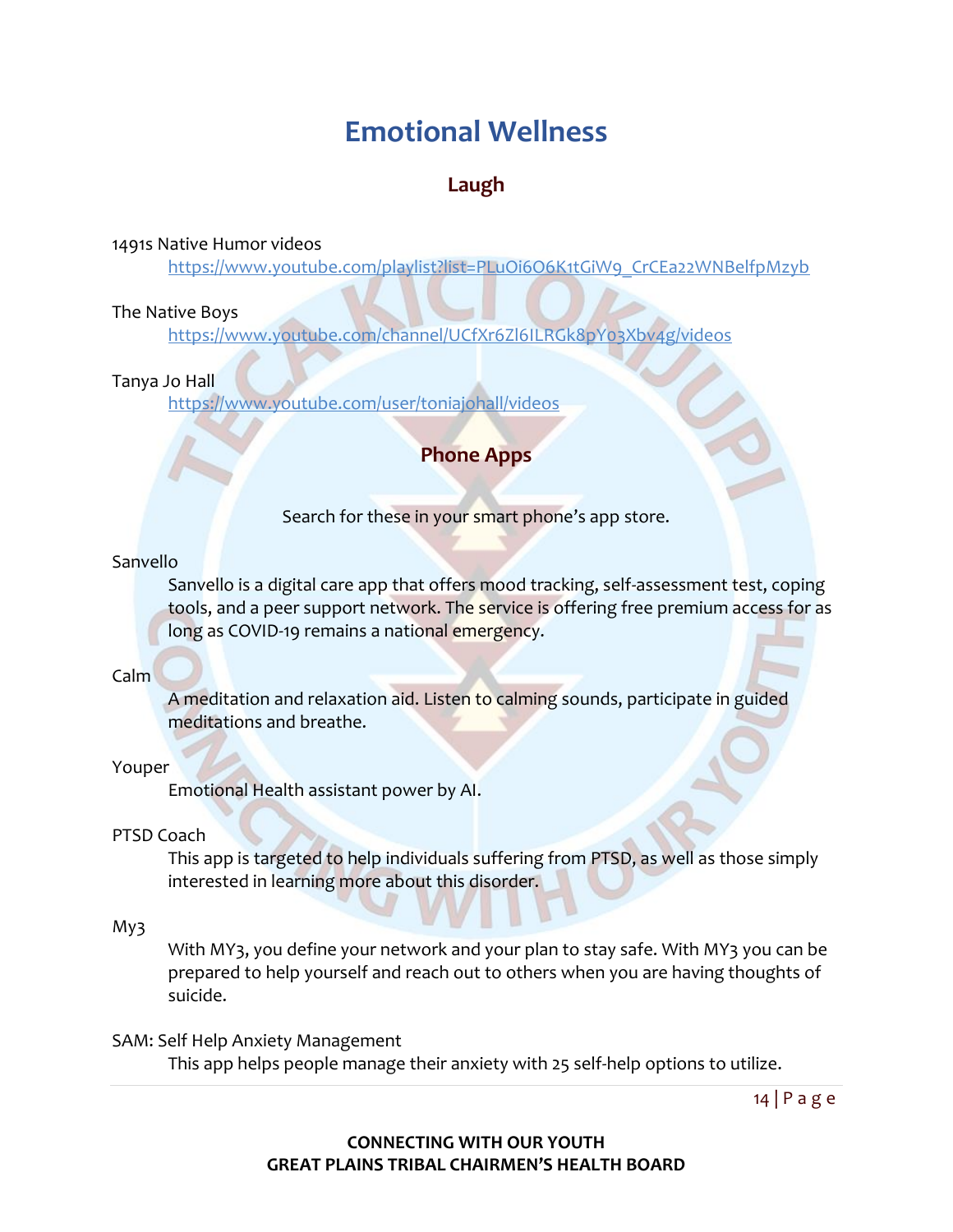# **Phone Apps (Continued)**

#### <span id="page-14-0"></span>Boost Me!

When feeling down or stressed, people tend to lose motivation for doing rewarding things. Boost Me is here to help reverse that trend! Notice a drop in your mood? Boost Me can provide positive activities that have worked for you in the past or give you suggestions, based on how you're feeling. Notice an improvement in your mood? Log what you did in Boost Me to have a reminder in the future of something that made you feel good.

#### My Mantra

Mantras are phrases we repeat to ourselves that highlight our strengths and values, and can motivate us to do and feel good. A mantra helps you become your best possible self and My Mantra is designed to help you get there. In My Mantra you'll create these motivating mantras and construct virtual photo albums to serve as encouragement and reminders of these mantras in your life.

#### **Aspire**

What do you want your life to be about? What do you aspire to? Use Aspire to identify the values that guide your life and the actions (or "paths") that you do to live that value. Aspire will help you keep track of those actions throughout the day and support you in living a more purpose-driven and satisfying life.

#### iCope

Sometimes we all need a helping hand, an encouraging word, or a motivational push to get us through tough spots or challenging situations. Use iCope to send yourself inspirational messages and reassuring statements written in your own words to help you when you need it most. With iCope, you've got this!

# **Websites**

#### <span id="page-14-1"></span>Depression and Bipolar Support Alliance

Information for teens on depression and bipolar mood disorders. Includes selfassessment, information, coping strategie and podcasts <https://www.dbsalliance.org/support/for-friends-family/for-teens/>

#### OK2TALK

OK2TALK is a community where teens and young adults struggling with mental health conditions can find a safe place to talk about what they're experiencing by sharing their personal stories of recovery, tragedy, struggle or hope. <https://ok2talk.org/>

#### Mindfulness For Teens

<http://mindfulnessforteens.com/>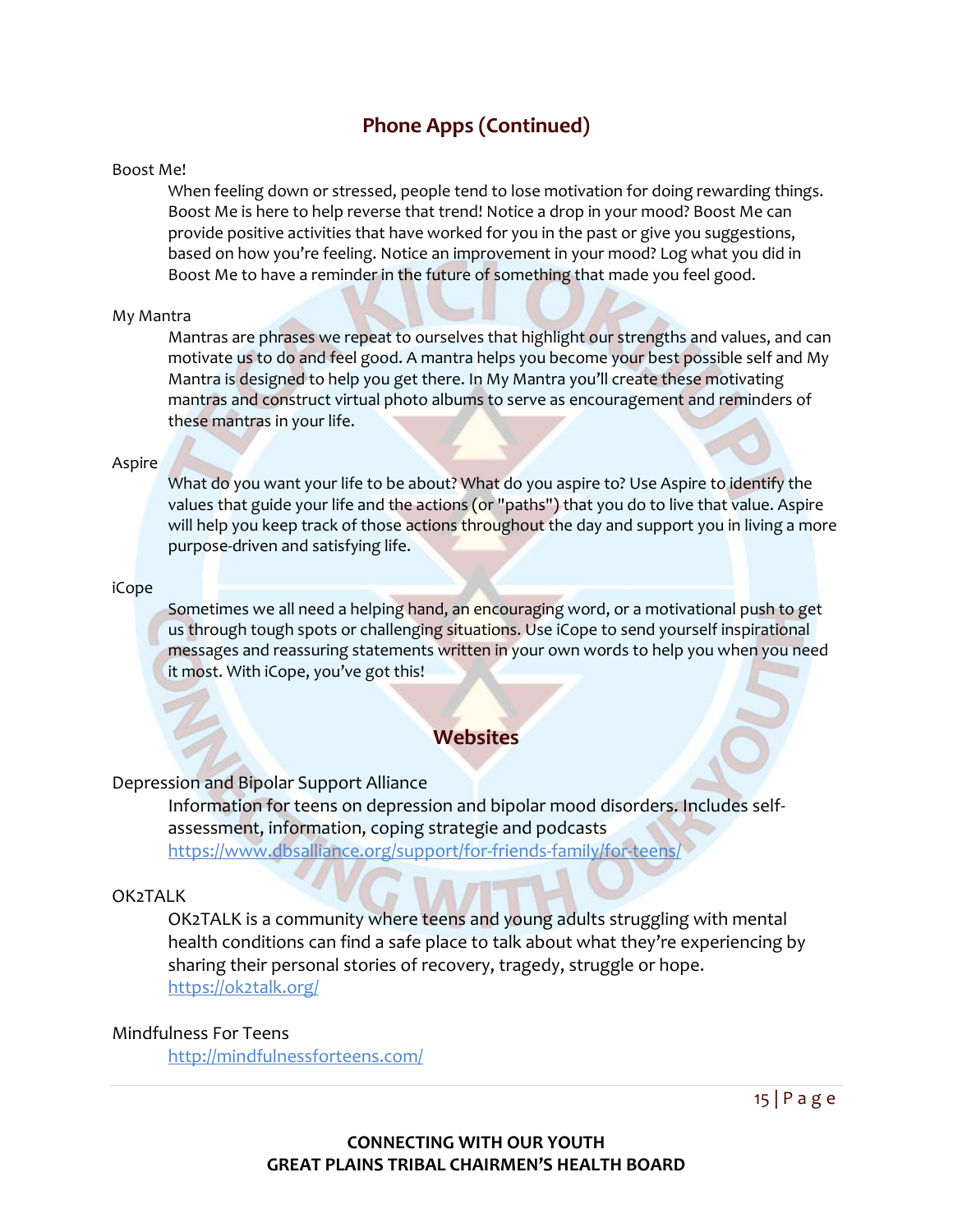# **Spiritual Health**

<span id="page-15-0"></span>Wisdom Keepers

Documentary featuring Lakota Elders speaking about Lakota ceremonies <https://youtu.be/UnZEm6tEDk0>

Lakota Star Knowledge Presentation by Craig Howe <https://youtu.be/TEyJraivn8M>

White Buffalo Calf Woman Prophecy <https://youtu.be/PHqVdZmpRgI>

The Lakota Elders Project: The Journey of Generations <https://youtu.be/ov2tg6uP3ds>

**PING** 

The Sacredness of Water, Lakota Elder Duane Hollow Horn Bear <https://youtu.be/J-rBtH3rPMU>

# Lakota Time by Elder Duane Hollow Horn Bear

<https://youtu.be/-q5StYtlSD8>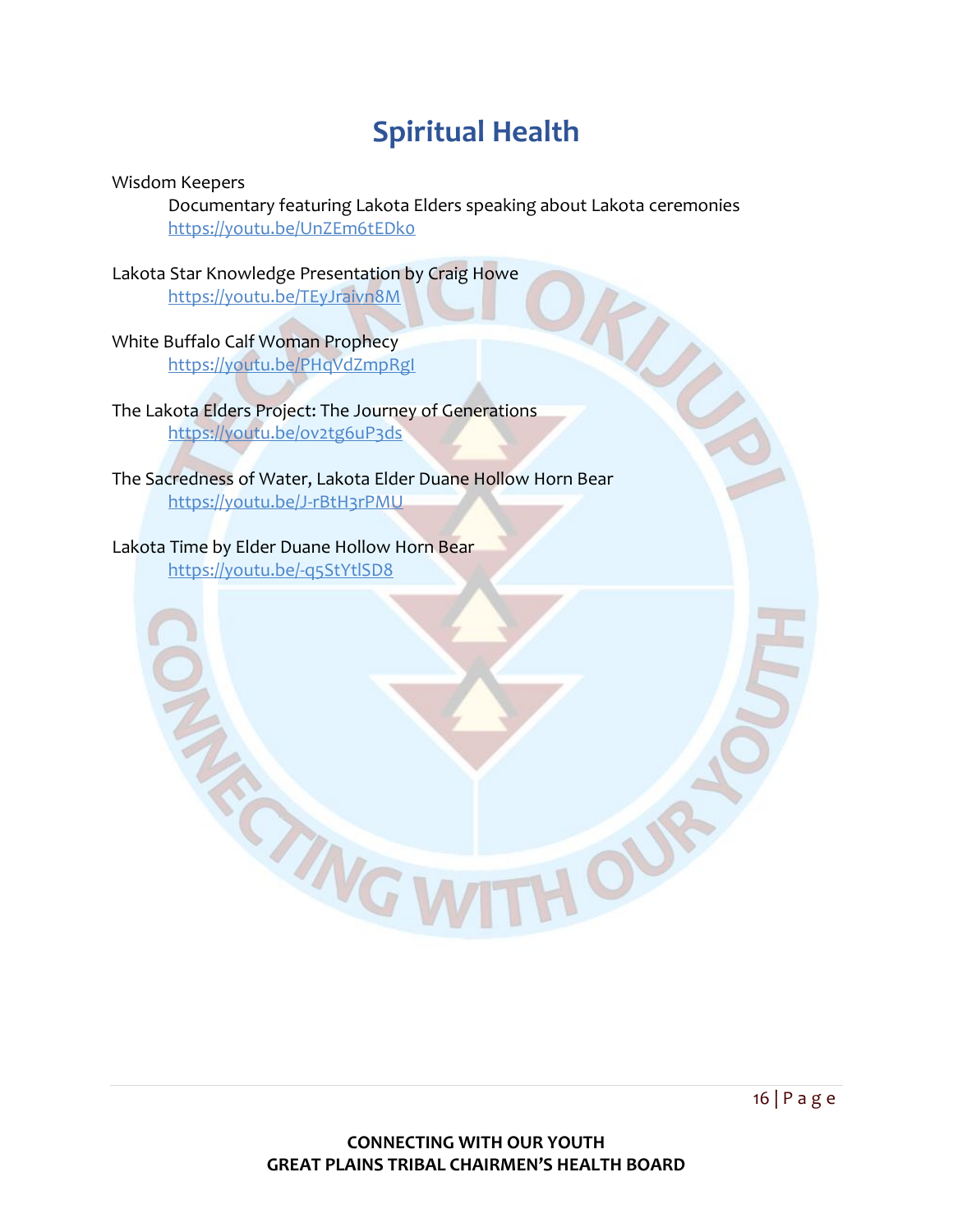# **Wocekiye Olowan**

These songs can be sung when in prayer.

<span id="page-16-0"></span>Disclaimer: These songs were not written by Kellyn James. These songs were gifted to the Oyate (nation) from different individuals and medicine people over the years. The translations of the Lakota and English words are based on Kellyn James' understanding of the Lakota language and translations. The voice recordings are from Kellyn James.

## **Tokahe Olowan**

Wakan Tanka tokaheya cewakiye Wakan Tanka tokaheya cewakiye Mitakuye ob wani kta cha tokaheya cewakiye yo

Great Spirit I send a sincere voice first Great Spirit I send a sincere voice first I will live with my relatives so I send a sincere voice first

## **Wasagmaya Olowan**

Tunkasila was'agmaya yo Tunkasila was'agmaya yo Tunkasila anpetu kin le was'agmaya yo

Grandfather, strengthen me Grandfather, strengthen me Grandfather, on this day, strengthen me

#### **Wocekiye Olowan 1**

Wakan Tanka unsimala yo Omakiya yo, Omakiya yo Taku Wakan omakiya yo Unsimala yo, omakiya yo

Great Spirit, have compassion on me Help me, help me Creator, help me, I am humble, help me.

Song link: **Wasagmaya [Olowan](https://gptchb2.sharepoint.com/sites/CWOYProgram/Shared%20Documents/Wocekiye%20Olowan/Wasagmaya%20Olowan.mp3)** 

Song link:

[Tokahe Olowan](https://gptchb2.sharepoint.com/sites/CWOYProgram/Shared%20Documents/Wocekiye%20Olowan/Tokahe%20olowan.mp3)

Song link: [Wocekiye Olowan](https://gptchb2.sharepoint.com/sites/CWOYProgram/Shared%20Documents/Wocekiye%20Olowan/Wocekiye%20olowan%201.mp3) 

[1](https://gptchb2.sharepoint.com/sites/CWOYProgram/Shared%20Documents/Wocekiye%20Olowan/Wocekiye%20olowan%201.mp3)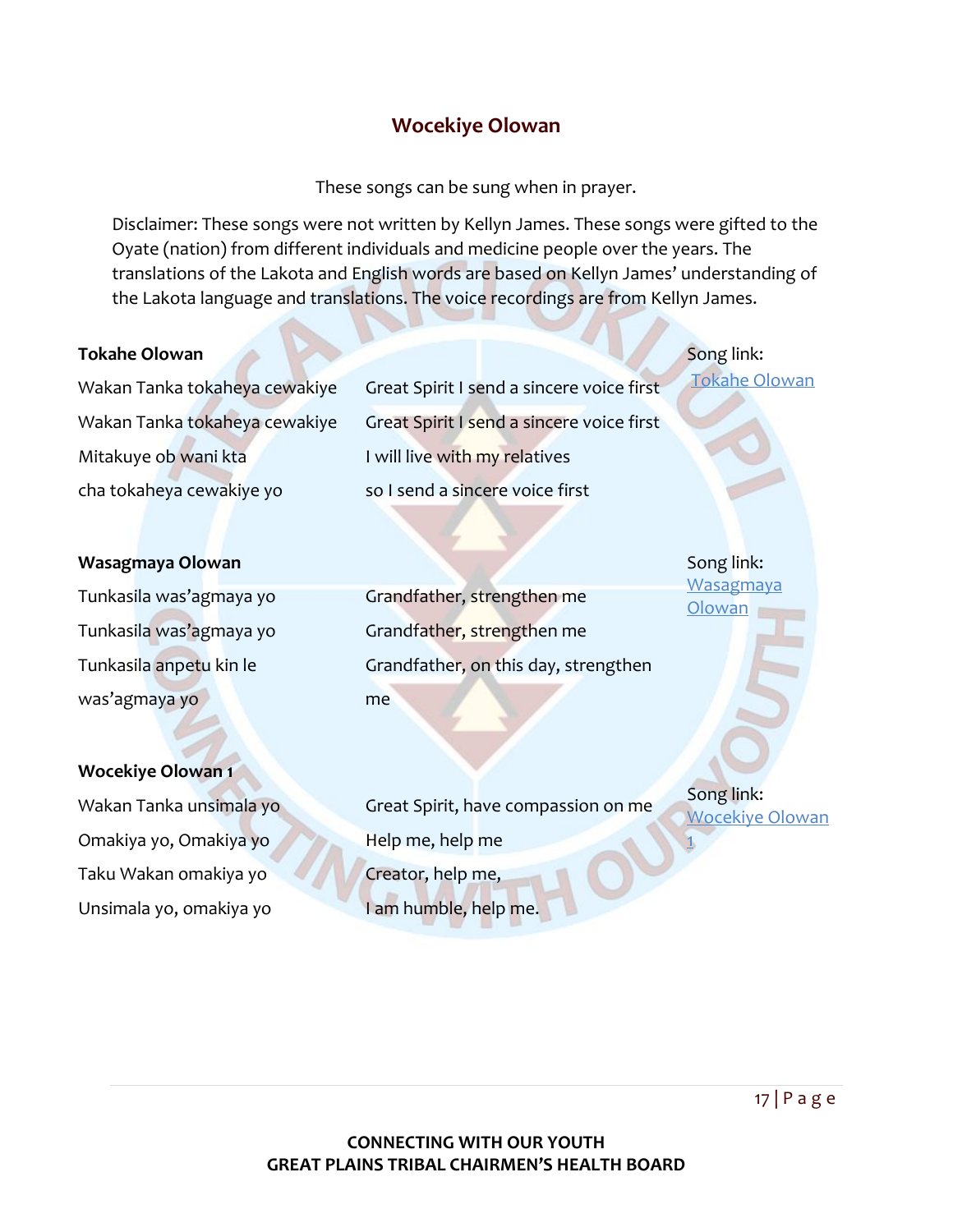# **Wocekiye Olowan (Continued)**

#### <span id="page-17-0"></span>**Wocekiye Olowan 2**

Wakan Tanka unsimala ye Unsimala ye Makakije ye Taku Wakan unsimala ye Unsimala ye Makakije ye (Female gendered ending – for males, switch to the ye to yo)

Great Spirit have compassion on me I am humble, I am suffering Great Spirit have compassion on me I am humble, I am suffering

Song link: [Wocekiye Olowan](https://gptchb2.sharepoint.com/sites/CWOYProgram/Shared%20Documents/Wocekiye%20Olowan/Wocekiye%20olowan%202.mp3)  [2](https://gptchb2.sharepoint.com/sites/CWOYProgram/Shared%20Documents/Wocekiye%20Olowan/Wocekiye%20olowan%202.mp3)

#### **Wocekiya Olowan 3**

Wakan Tanka unsimala yo Canupa wan yuha hoye waye lo Mitakuye ob wani wacin yelo

Great Spirit have compassion on me With this pipe, I send my prayer I want to live with my relatives

Song link: [Wocekiye Olowan](https://gptchb2.sharepoint.com/sites/CWOYProgram/Shared%20Documents/Wocekiye%20Olowan/Wocekiye%20Olowan%20-%203.mp3)  - [3](https://gptchb2.sharepoint.com/sites/CWOYProgram/Shared%20Documents/Wocekiye%20Olowan/Wocekiye%20Olowan%20-%203.mp3)

| Ahitunwan Olowan                |                                      | Song link: |
|---------------------------------|--------------------------------------|------------|
| Ahitunwan yo                    | Look towards here,                   | Ahitunwan  |
| ahitunwan yo                    | look towards here,                   | Olowan     |
| ahitunwan yo                    | look towards here                    |            |
| Tunkasila Wakan Tanka ahitunwan | Grandfather, Creator, look towards   |            |
| yo                              | here                                 |            |
| Canupa wan wakan can yuha hoye  | With a sacred pipe, I send a sincere |            |
| waye lo                         | voice to you                         |            |
| Ahitunwan yo                    | Look towards here                    |            |
| Tunkasila wakan tanka ahitunwan | Grandfather, Creator, look towards   |            |
| yо                              | here                                 |            |